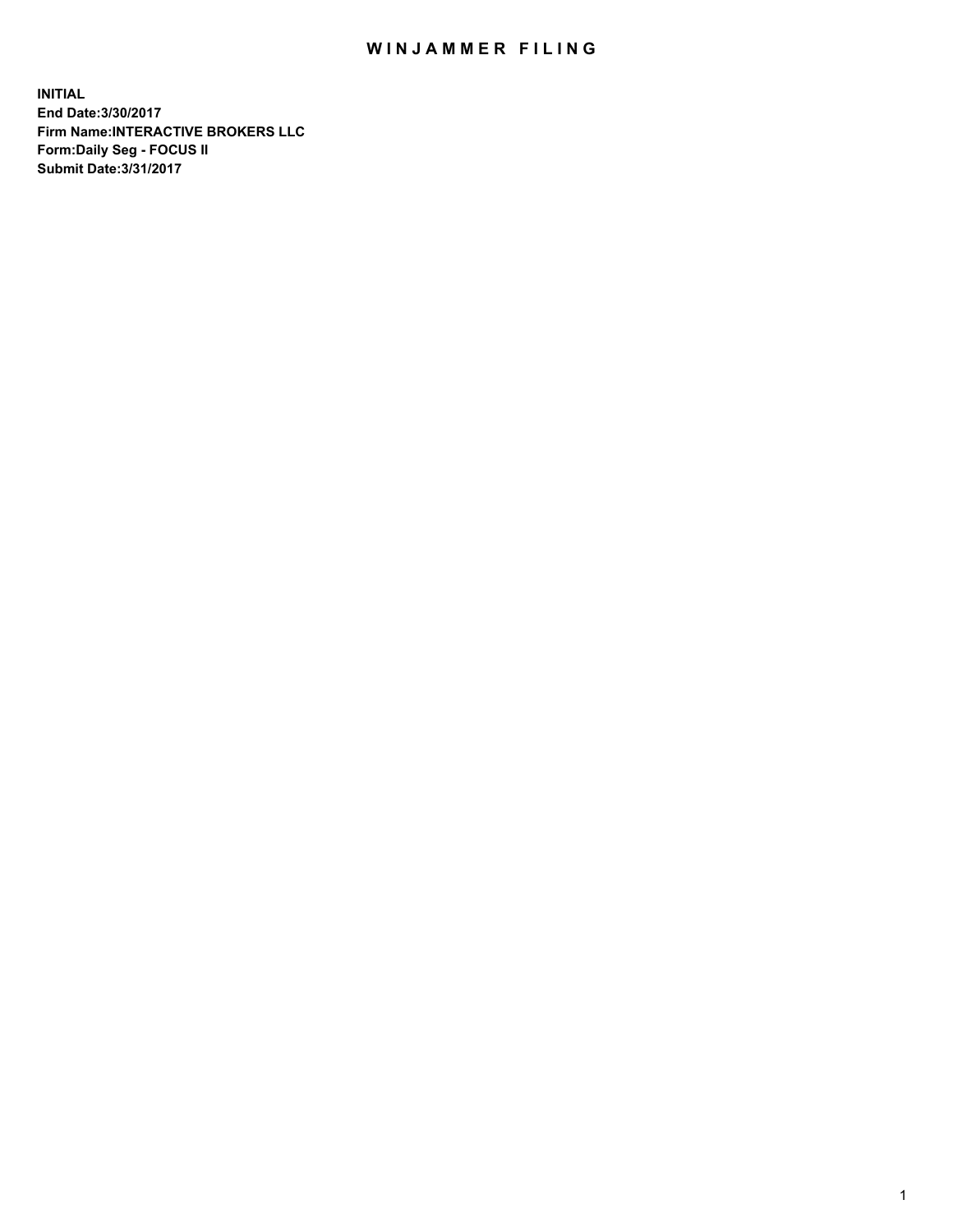## **INITIAL End Date:3/30/2017 Firm Name:INTERACTIVE BROKERS LLC Form:Daily Seg - FOCUS II Submit Date:3/31/2017 Daily Segregation - Cover Page**

| Name of Company<br><b>Contact Name</b><br><b>Contact Phone Number</b><br><b>Contact Email Address</b>                                                                                                                                                                                                                          | <b>INTERACTIVE BROKERS LLC</b><br>James Menicucci<br>203-618-8085<br>jmenicucci@interactivebrokers.c<br>om |
|--------------------------------------------------------------------------------------------------------------------------------------------------------------------------------------------------------------------------------------------------------------------------------------------------------------------------------|------------------------------------------------------------------------------------------------------------|
| FCM's Customer Segregated Funds Residual Interest Target (choose one):<br>a. Minimum dollar amount: ; or<br>b. Minimum percentage of customer segregated funds required:%; or<br>c. Dollar amount range between: and; or<br>d. Percentage range of customer segregated funds required between:% and%.                          | $\overline{\mathbf{0}}$<br>0<br>155,000,000 245,000,000<br>0 <sub>0</sub>                                  |
| FCM's Customer Secured Amount Funds Residual Interest Target (choose one):<br>a. Minimum dollar amount: ; or<br>b. Minimum percentage of customer secured funds required:%; or<br>c. Dollar amount range between: and; or<br>d. Percentage range of customer secured funds required between:% and%.                            | $\overline{\mathbf{0}}$<br>$\overline{\mathbf{0}}$<br>80,000,000 120,000,000<br>00                         |
| FCM's Cleared Swaps Customer Collateral Residual Interest Target (choose one):<br>a. Minimum dollar amount: ; or<br>b. Minimum percentage of cleared swaps customer collateral required:% ; or<br>c. Dollar amount range between: and; or<br>d. Percentage range of cleared swaps customer collateral required between:% and%. | $\overline{\mathbf{0}}$<br>$\overline{\mathbf{0}}$<br>0 <sub>0</sub><br><u>00</u>                          |

Attach supporting documents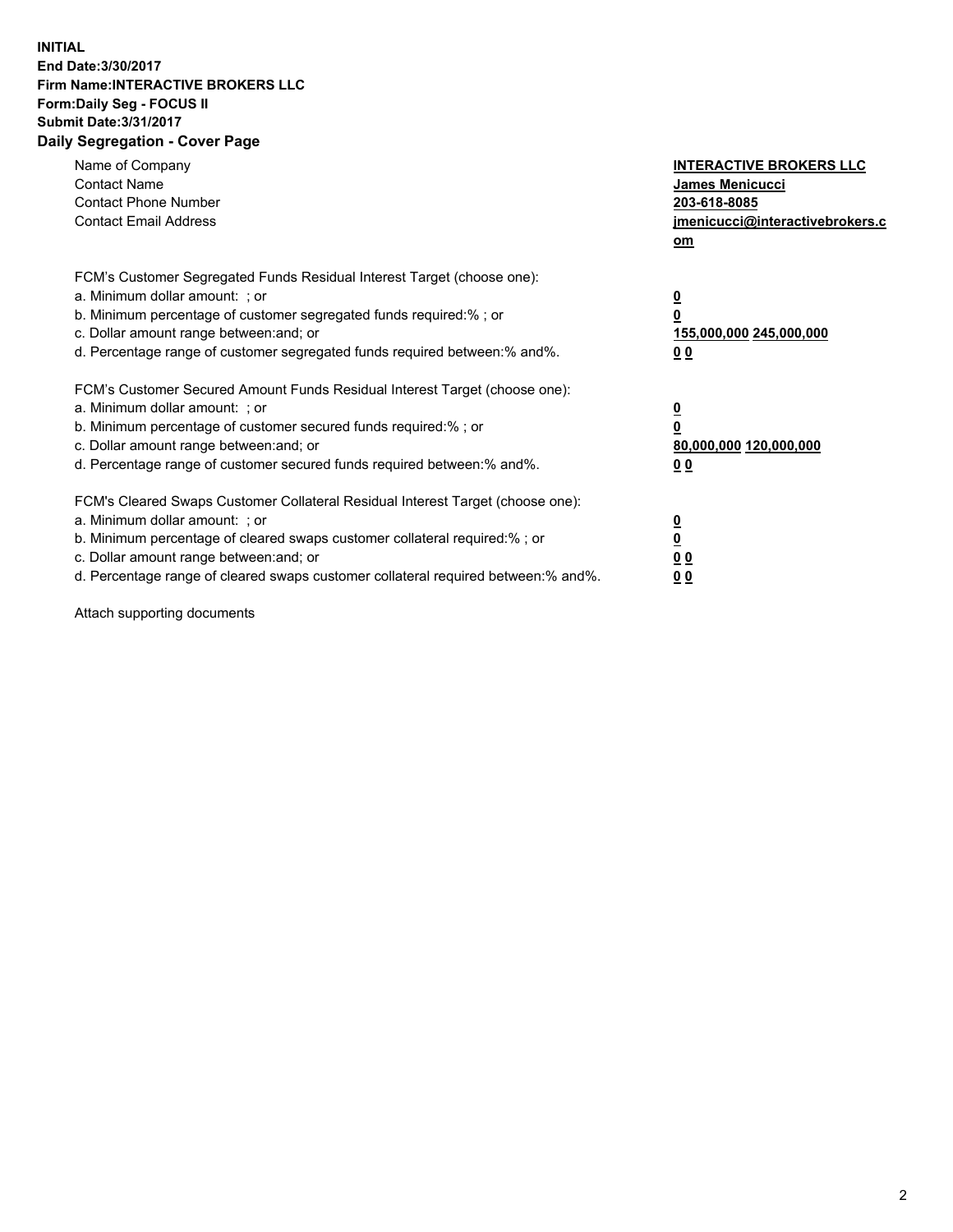## **INITIAL End Date:3/30/2017 Firm Name:INTERACTIVE BROKERS LLC Form:Daily Seg - FOCUS II Submit Date:3/31/2017**

|     | <b>Submit Date:3/31/2017</b><br><b>Daily Segregation - Secured Amounts</b>                                |                                  |
|-----|-----------------------------------------------------------------------------------------------------------|----------------------------------|
|     |                                                                                                           |                                  |
|     | Foreign Futures and Foreign Options Secured Amounts                                                       |                                  |
|     | Amount required to be set aside pursuant to law, rule or regulation of a foreign                          | $0$ [7305]                       |
|     | government or a rule of a self-regulatory organization authorized thereunder                              |                                  |
| 1.  | Net ledger balance - Foreign Futures and Foreign Option Trading - All Customers<br>A. Cash                | 397,443,326 [7315]               |
|     | B. Securities (at market)                                                                                 | $0$ [7317]                       |
| 2.  | Net unrealized profit (loss) in open futures contracts traded on a foreign board of trade                 | -3,238,188 [7325]                |
| 3.  | Exchange traded options<br>a. Market value of open option contracts purchased on a foreign board of trade | 124,460 [7335]                   |
|     | b. Market value of open contracts granted (sold) on a foreign board of trade                              | -33,087 [7337]                   |
| 4.  | Net equity (deficit) (add lines 1.2. and 3.)                                                              | 394,296,511 [7345]               |
| 5.  | Account liquidating to a deficit and account with a debit balances - gross amount                         | 61,314 [7351]                    |
|     | Less: amount offset by customer owned securities                                                          | 0 [7352] 61,314 [7354]           |
| 6.  | Amount required to be set aside as the secured amount - Net Liquidating Equity                            | 394, 357, 825 [7355]             |
|     | Method (add lines 4 and 5)                                                                                |                                  |
| 7.  | Greater of amount required to be set aside pursuant to foreign jurisdiction (above) or line<br>6.         | 394,357,825 [7360]               |
|     | FUNDS DEPOSITED IN SEPARATE REGULATION 30.7 ACCOUNTS                                                      |                                  |
| 1.  | Cash in banks                                                                                             |                                  |
|     | A. Banks located in the United States                                                                     | $6,000,000$ [7500]               |
|     | B. Other banks qualified under Regulation 30.7                                                            | 0 [7520] 6,000,000 [7530]        |
| 2.  | Securities                                                                                                |                                  |
|     | A. In safekeeping with banks located in the United States                                                 | 434, 345, 785 [7540]             |
|     | B. In safekeeping with other banks qualified under Regulation 30.7                                        | 0 [7560] 434,345,785 [7570]      |
| 3.  | Equities with registered futures commission merchants                                                     |                                  |
|     | A. Cash                                                                                                   | <u>0</u> [7580]                  |
|     | <b>B.</b> Securities                                                                                      | $0$ [7590]                       |
|     | C. Unrealized gain (loss) on open futures contracts                                                       | $0$ [7600]                       |
|     | D. Value of long option contracts                                                                         | $0$ [7610]                       |
|     | E. Value of short option contracts                                                                        | 0 [7615] 0 [7620]                |
| 4.  | Amounts held by clearing organizations of foreign boards of trade                                         |                                  |
|     | A. Cash                                                                                                   | 0 [7640]                         |
|     | <b>B.</b> Securities                                                                                      | $0$ [7650]                       |
|     | C. Amount due to (from) clearing organization - daily variation                                           | $0$ [7660]                       |
|     | D. Value of long option contracts                                                                         | $0$ [7670]                       |
|     | E. Value of short option contracts                                                                        | 0 [7675] 0 [7680]                |
| 5.  | Amounts held by members of foreign boards of trade                                                        |                                  |
|     | A. Cash                                                                                                   | 87,559,793 [7700]                |
|     | <b>B.</b> Securities                                                                                      | $0$ [7710]                       |
|     | C. Unrealized gain (loss) on open futures contracts                                                       | -2,539,118 [7720]                |
|     | D. Value of long option contracts                                                                         | 124,460 [7730]                   |
|     | E. Value of short option contracts                                                                        | -33,087 [7735] 85,112,048 [7740] |
| 6.  | Amounts with other depositories designated by a foreign board of trade                                    | 0 [7760]                         |
| 7.  | Segregated funds on hand                                                                                  | $0$ [7765]                       |
| 8.  | Total funds in separate section 30.7 accounts                                                             | 525,457,833 [7770]               |
| 9.  | Excess (deficiency) Set Aside for Secured Amount (subtract line 7 Secured Statement                       | 131,100,008 [7380]               |
|     | Page 1 from Line 8)                                                                                       |                                  |
| 10. | Management Target Amount for Excess funds in separate section 30.7 accounts                               | 80,000,000 [7780]                |
| 11. | Excess (deficiency) funds in separate 30.7 accounts over (under) Management Target                        | 51,100,008 [7785]                |
|     |                                                                                                           |                                  |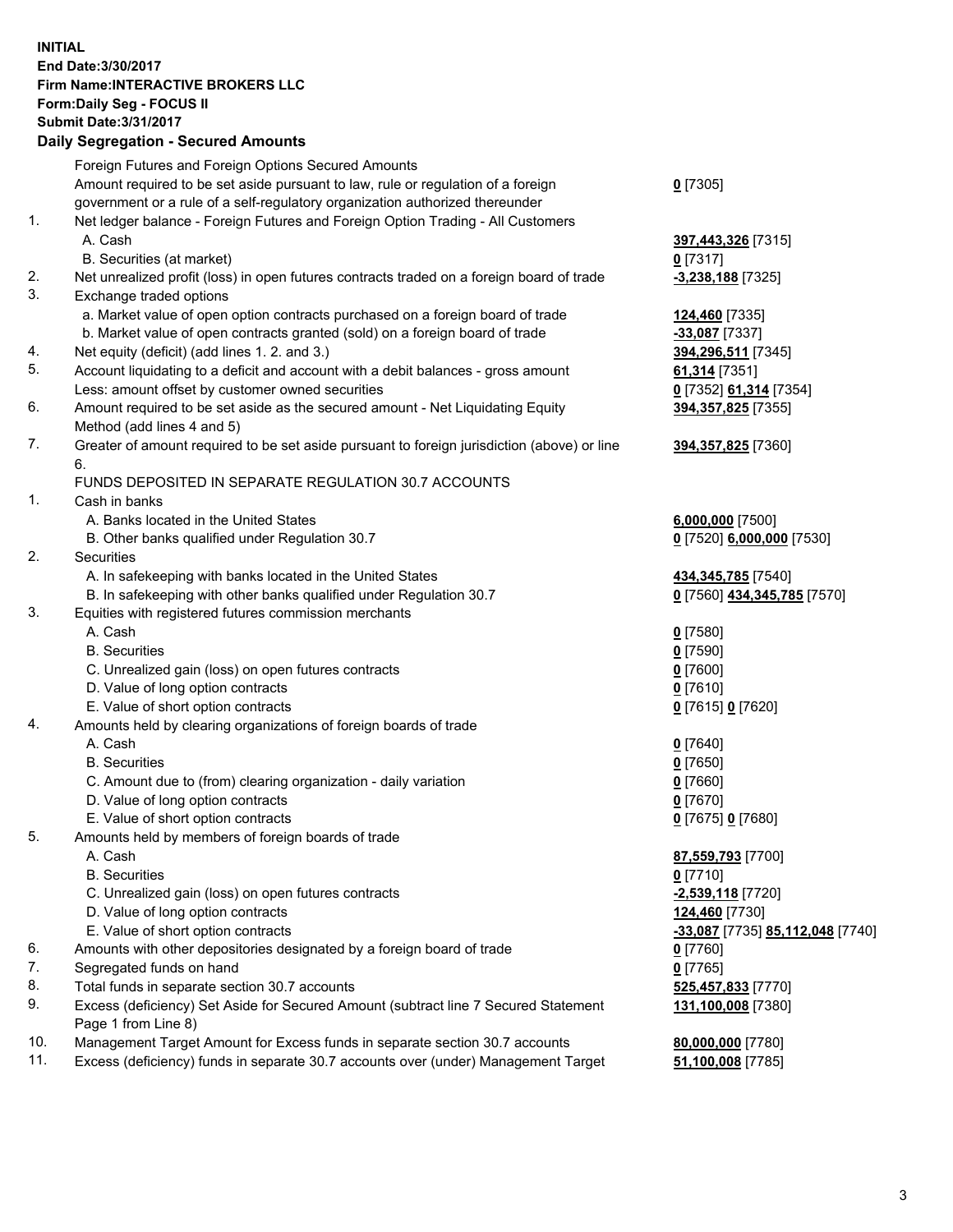**INITIAL End Date:3/30/2017 Firm Name:INTERACTIVE BROKERS LLC Form:Daily Seg - FOCUS II Submit Date:3/31/2017 Daily Segregation - Segregation Statement** SEGREGATION REQUIREMENTS(Section 4d(2) of the CEAct) 1. Net ledger balance A. Cash **3,370,270,467** [7010] B. Securities (at market) **0** [7020] 2. Net unrealized profit (loss) in open futures contracts traded on a contract market **-43,034,839** [7030] 3. Exchange traded options A. Add market value of open option contracts purchased on a contract market **94,832,617** [7032] B. Deduct market value of open option contracts granted (sold) on a contract market **-182,532,094** [7033] 4. Net equity (deficit) (add lines 1, 2 and 3) **3,239,536,151** [7040] 5. Accounts liquidating to a deficit and accounts with debit balances - gross amount **199,429** [7045] Less: amount offset by customer securities **0** [7047] **199,429** [7050] 6. Amount required to be segregated (add lines 4 and 5) **3,239,735,580** [7060] FUNDS IN SEGREGATED ACCOUNTS 7. Deposited in segregated funds bank accounts A. Cash **65,406,009** [7070] B. Securities representing investments of customers' funds (at market) **2,139,591,500** [7080] C. Securities held for particular customers or option customers in lieu of cash (at market) **0** [7090] 8. Margins on deposit with derivatives clearing organizations of contract markets A. Cash **21,216,228** [7100] B. Securities representing investments of customers' funds (at market) **1,342,766,540** [7110] C. Securities held for particular customers or option customers in lieu of cash (at market) **0** [7120] 9. Net settlement from (to) derivatives clearing organizations of contract markets **-318,992** [7130] 10. Exchange traded options A. Value of open long option contracts **94,807,552** [7132] B. Value of open short option contracts **-182,513,337** [7133] 11. Net equities with other FCMs A. Net liquidating equity **0** [7140] B. Securities representing investments of customers' funds (at market) **0** [7160] C. Securities held for particular customers or option customers in lieu of cash (at market) **0** [7170] 12. Segregated funds on hand **0** [7150] 13. Total amount in segregation (add lines 7 through 12) **3,480,955,500** [7180] 14. Excess (deficiency) funds in segregation (subtract line 6 from line 13) **241,219,920** [7190] 15. Management Target Amount for Excess funds in segregation **155,000,000** [7194]

16. Excess (deficiency) funds in segregation over (under) Management Target Amount Excess

**86,219,920** [7198]